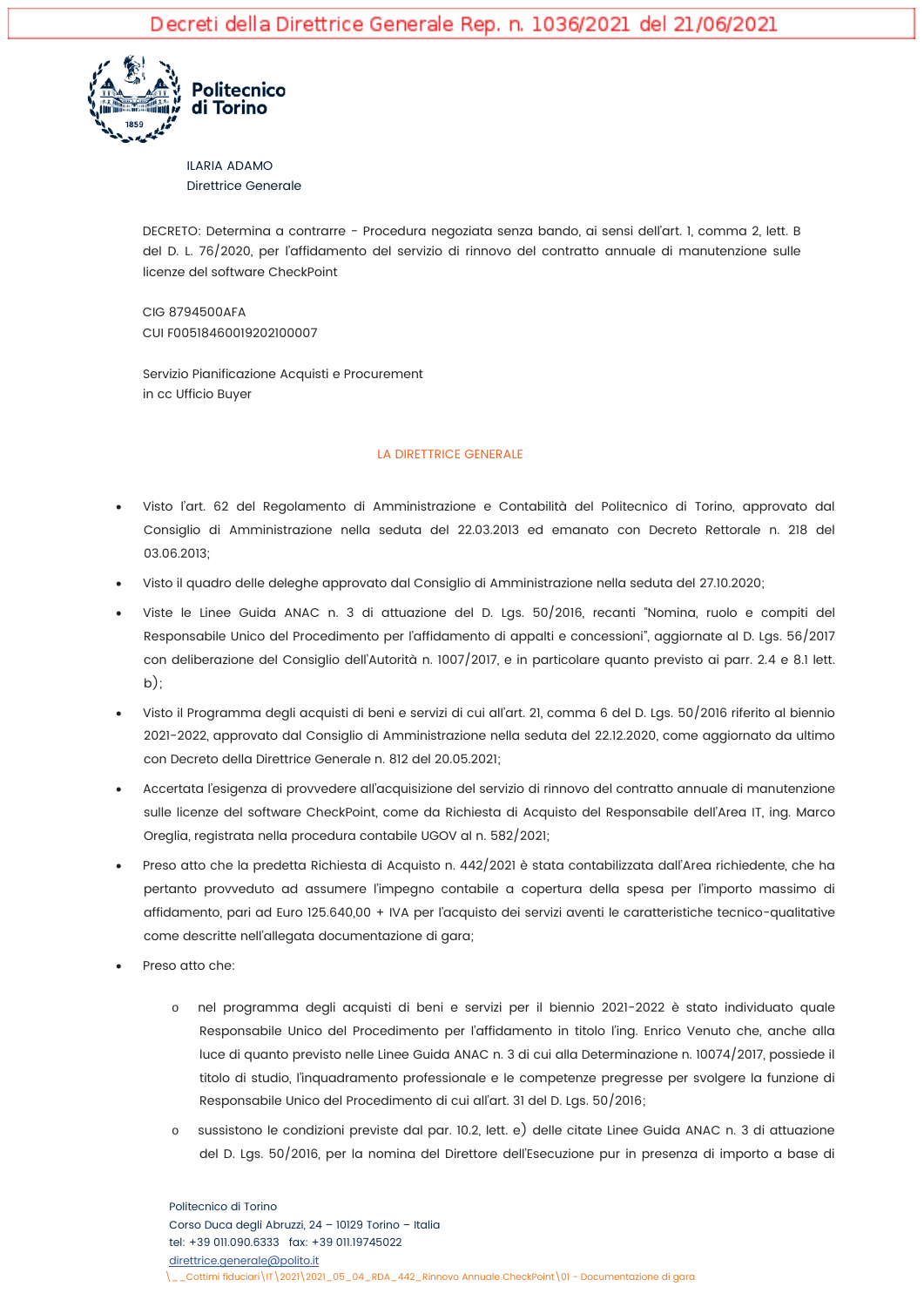

# **ILARIA ADAMO**

**Direttrice Generale** 

gara inferiore a 500.000 euro, in quanto ragioni concernenti l'organizzazione interna alla stazione appaltante non consentono lo svolgimento della funzione da parte del RUP;

- il RUP ha proposto di individuare quale Direttore dell'Esecuzione del contratto, ai sensi dell'art. 101 del D. Lgs. 50/2016, l'ing. Paolo Francese, che possiede le competenze per svolgere la funzione di Direttore dell'Esecuzione del Contratto di cui all'art. 101 del D. Lgs. 50/2016;
- Visti:
	- o l'art. 1, c. 449 della L. n. 296/2006, l'art. 26, c. 3, della L. n. 488/1999, l'art. 1, c. 7, della L. n. 135/2012, l'art. 9, c. 3, del D.L. n. 66/2014, il DPCM 11.7.2018 e dato atto che, avuto riguardo all'oggetto, non sussiste l'obbligo di adesione alle convenzioni o accordi quadro attivate da Consip o dalla centrale di committenza regionale, o dei soggetti aggregatori, ed è pertanto consentita la procedura autonoma di cui al presente Decreto;
	- l'art. I, comma 450, della L. n. 296/2006, che prevede l'obbligo di ricorso al mercato elettronico della  $\sim$ pubblica relativamente agli acquisti di beni e servizi di importo pari o superiore a 5.000 euro e di importo inferiore alla soglia di rilievo comunitari e dato atto che il bene/servizio oggetto dell'affidamento è negoziabile nel bando Beni - categoria merceologica "Informatica, Elettronica, Telecomunicazioni e Macchine per Ufficio":
- Visto l'art. 1, comma 1 e comma 2 lett. B del D.L. 76/2020 e ritenuto:
	- di espletare la procedura negoziata ivi prescritta mediante RDO aperta sulla piattaforma MEPA, al fine di assicurare la massima apertura alla concorrenza e l'ottimale attuazione del principio di economicità;
	- che la predetta modalità di selezione del contraente consenta comunque la conclusione della  $\circ$ procedura nel termine di quattro mesi dalla data di avvio del procedimento alla individuazione definitiva del contraente, rispettando la finalità acceleratoria e semplificatoria che caratterizza il regime speciale transitorio introdotto dal D.L. 76/2020 fino al 31.12.2021;
- Dato atto che la prestazione che si intende acquisire non si configura quale artificioso frazionamento di una più ampia prestazione contrattuale di importo complessivamente superiore alla soglia di 214.000 euro, e che pertanto risulta rispettato il principio di cui all'art. 35, comma 6, del Codice dei contratti pubblici;
- Visto l'art. 26, c. 3 del D.Lgs. 9 aprile 2008, n. 81 in materia di tutela della salute e sicurezza nei luoghi di lavoro e dato atto che nel caso di specie ricorrono le esclusioni dall'obbligo di DUVRI di cui all'art. 26, comma 3bis, del D.Lgs. 9 aprile 2008, n. 81 e, in quanto si tratta di servizi di natura intellettuale;
- Dato atto che in considerazione del valore complessivo dell'affidamento, il quale risulta di per sé adeguato a garantire l'effettiva possibilità di partecipazione da parte delle micro-imprese e delle piccole-media imprese, non si procede al frazionamento in lotti:
- Ritenuto che:
	- o i requisiti di partecipazione indicati nell'allegata documentazione risultino idonei in relazione all'oggetto dell'affidamento: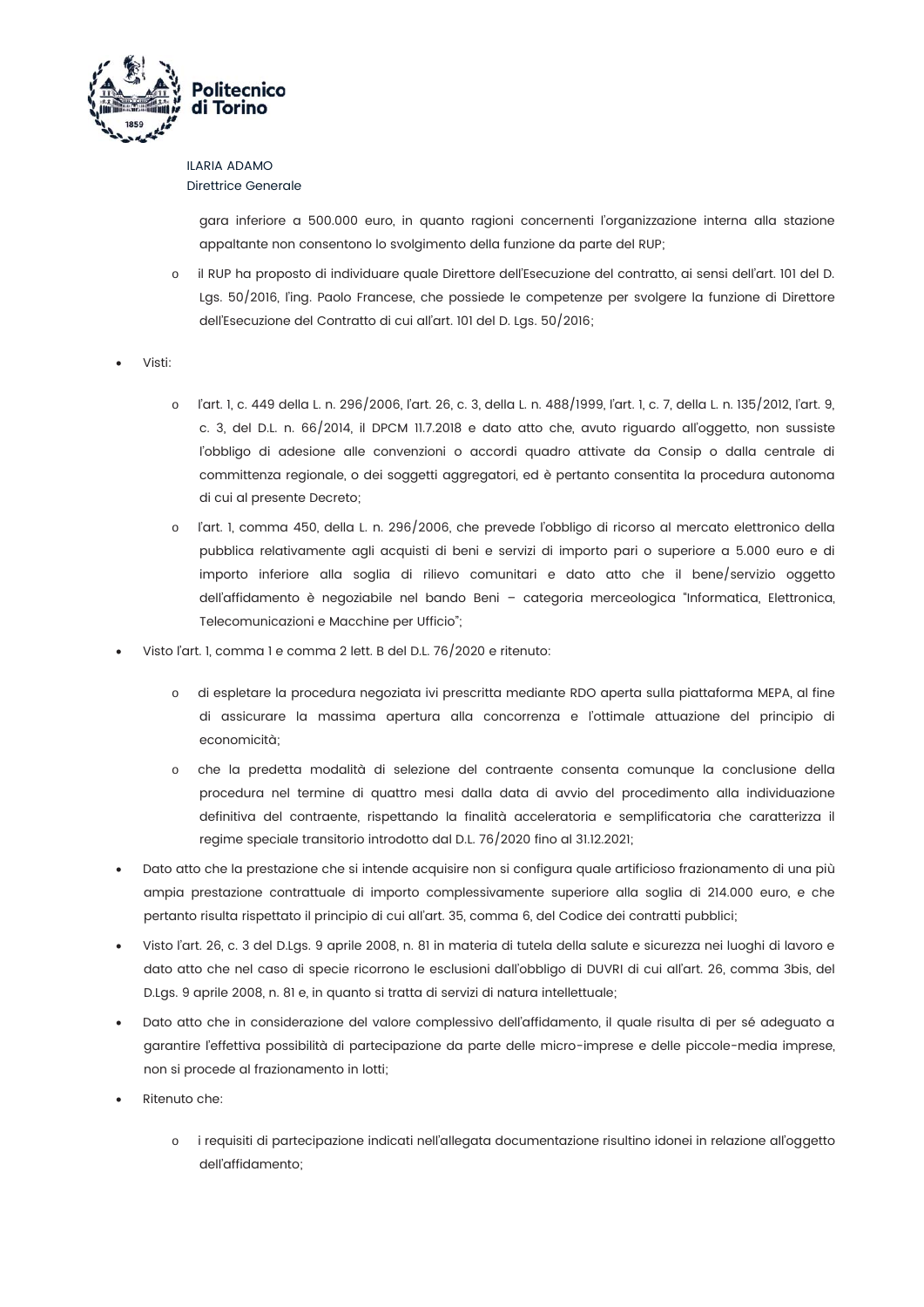

## **ILARIA ADAMO**

Direttrice Generale

- o le condizioni di esecuzione e le specifiche tecniche individuate nell'allegata documentazione non risultino discriminatorie e rispettino la disposizione di cui all'art. 68 del D. Lgs. 50/2016;
- Vista la documentazione predisposta per la procedura di selezione del contraente di cui al presente decreto, e in particolare:
	- la lettera di invito;  $\circ$
	- il capitolato speciale d'oneri;  $\Omega$
	- il quadro economico;  $\circ$
	- il prospetto riassuntivo degli incarichi relativi alle funzioni tecniche di cui all'art. 113 del D. Lgs. 50/2016;  $\circ$
- Dato atto che nell'esercizio della discrezionalità riconosciuta alla Stazione Appaltante dall'art. I, comma 3 del D. L. 76/2020 - la procedura di selezione del contraente di cui al presente decreto sarà affidata sulla base del criterio del prezzo più basso in quanto l'oggetto dell'affidamento presenta le caratteristiche indicate all'art. 95, comma 4, lett. B, trattandosi di servizio acquistabile unicamente alle condizioni stabilite dal mercato, e in particolare dal produttore del software;
- Visti:
	- la Legge 190/2012, recante "Disposizioni per la prevenzione e la repressione della corruzione e  $\sim$ dell'illegalità nella pubblica amministrazione";
	- l'art. 26 della legge 488/1999  $\cap$
	- l'art. 1, commi 449 e 450 della legge 296/2006  $\sim$
	- il Decreto Legislativo 50/2016  $\circ$
	- gli artt. 1, comma 2 ed 8, comma 1 del D.L. 76/2020, come convertito dalla L. 120/2020  $\circ$
	- le Linee Guida ANAC n. 3, recanti "Nomina, ruolo e compiti del responsabile unico del procedimento per  $\circ$ l'affidamento di appalti e concessioni" e n. 4 recanti "Procedure per l'affidamento dei contratti pubblici di importo inferiore alle soglie di rilevanza comunitaria, indagini di mercato e formazione e gestione degli elenchi di operatori economici"
	- o lo Statuto del Politecnico di Torino, emanato con D.R. n. 774 del 17 luglio 2019 pubblicato sulla G.U. 174 del 26 luglio 2019 in vigore dal 26 luglio 2019;
	- il Regolamento di Amministrazione e contabilità del Politecnico di Torino (in particolare l'art. 62,  $\cap$ comma 2 lett. c), emanato con DR 218 del 03.06.2013;
	- il quadro delle deleghe approvato con Delibera del CdA del 27.10.2020;  $\circ$
	- il Programma Biennale degli acquisti di beni e servizi approvato dal Consiglio di Amministrazione nella  $\circ$ seduta del 22.12.2020 ed i successivi aggiornamenti del medesimo programma.

### **DECRETA**

1) di procedere, per le motivazioni esposte in narrativa, all'acquisizione servizio in oggetto mediante procedura negoziata ai sensi dell'art. 1, comma 2, lett. B del D. L. 76/2020, per un importo presunto a base di affidamento di Euro 125.640,00, oltre ad IVA; non sono previsti per costi della sicurezza da interferenze non soggetti a ribasso;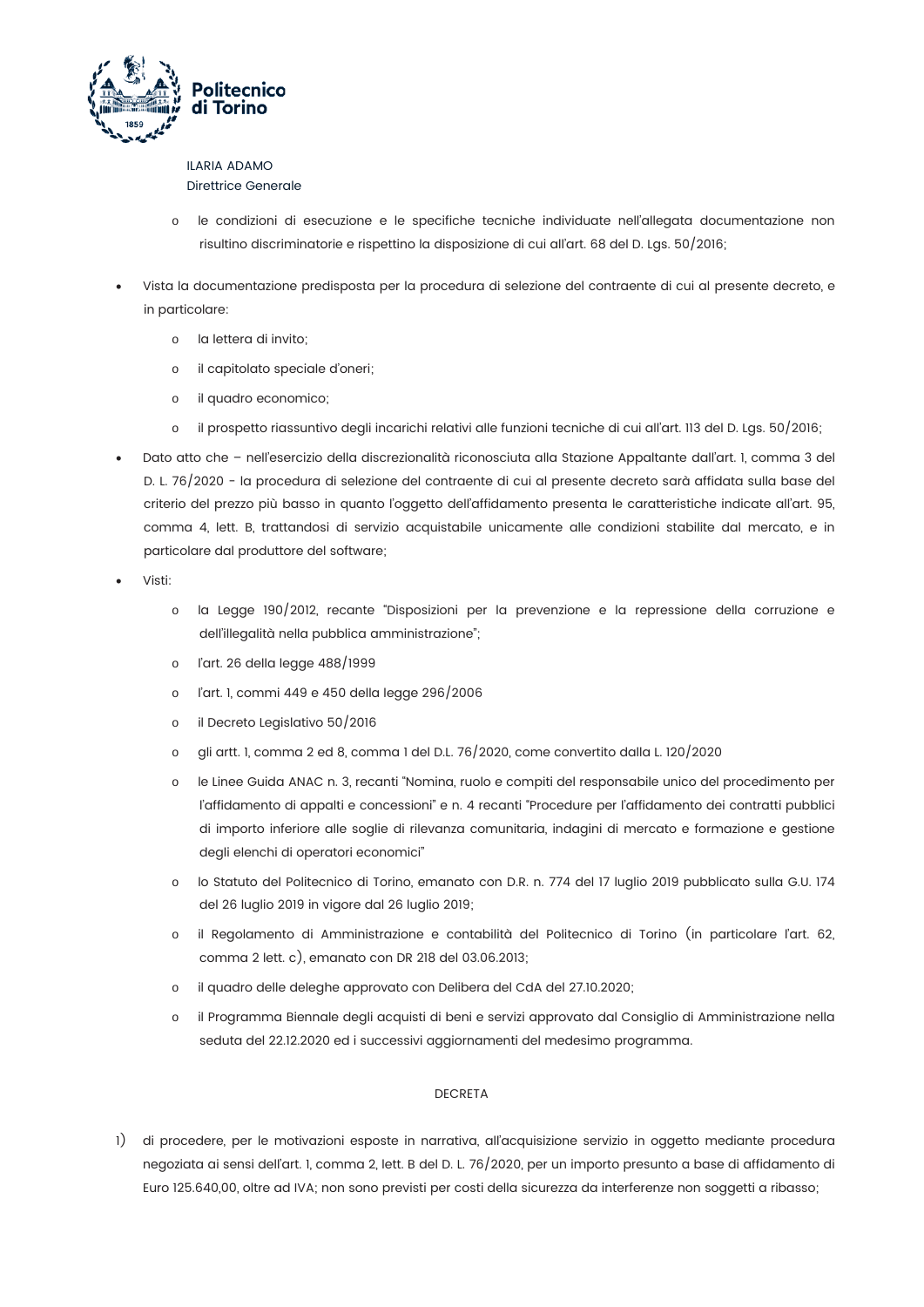

### **ILARIA ADAMO** Direttrice Generale

- 2) di indire apposita procedura negoziata mediante invito rivolto a tutti gli operatori economici abilitati al bando Beni - categoria merceologica "Informatica, Elettronica, Telecomunicazioni e Macchine per Ufficio" del MEPA;
- 3) di nominare l'ing. Paolo Francese Direttore dell'Esecuzione del contratto stipulato all'esito della procedura di selezione del contraente di cui al presente decreto;
- 4) di approvare la documentazione indicata in narrativa, e in particolare:
	- la lettera d'invito:  $\bullet$
	- il capitolato speciale d'oneri;
	- il quadro economico;
	- il prospetto riassuntivo degli incarichi relativi alle funzioni tecniche di cui all'art. 113 del D. Lgs. 50/2016.  $\bullet$

LA DIRETTRICE GENERALE

- dott.ssa Ilaria Adamo -

V.C.  $\frac{p}{\sqrt{q}}$ 

Firmato digitalmente da: Ilaria Maria Quanita Adamo<br>Organizzazione: POLITECNICO DI TORINO/00518460019<br>Unità organizzativa: PERSONALE Motivo: Direttrice Generale Data: 21/06/2021 10:13:14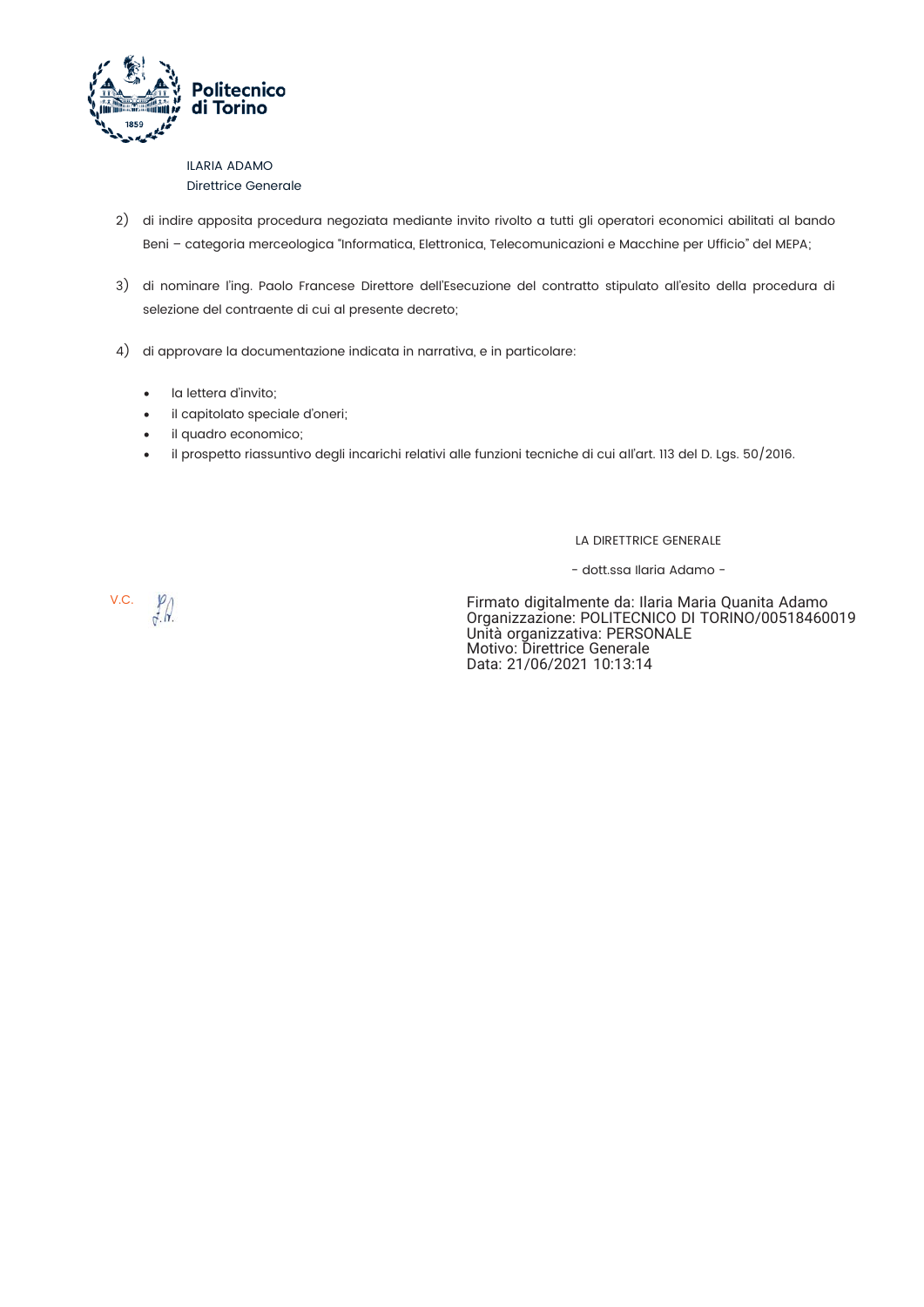| 10 Rinnovi espressi<br>11 Spese tecniche<br>17 IVA su voci A<br>18 IVA su voci B<br>16 Imprevisti<br>14<br>$\overline{3}$<br>ु<br>$\overline{9}$<br>$\overline{\infty}$<br>6<br>$\mathbf{r}$<br>$\sim$<br>in,<br>VSA<br>₫<br>$\sum_{i=1}^{n}$<br>⋖<br>$\cup$<br>Ō<br>$\circ$<br>$\mathbf{r}$<br>œ | PROSPETT O ECONOMICO FORNITURE E SERVIZI                                                                                                 |            |
|---------------------------------------------------------------------------------------------------------------------------------------------------------------------------------------------------------------------------------------------------------------------------------------------------|------------------------------------------------------------------------------------------------------------------------------------------|------------|
|                                                                                                                                                                                                                                                                                                   | Importo della prestazione o somma degli importi delle singole prestazioni<br>di servizi e forniture, imponibile IVA (soggetti a ribasso) | 125.640,00 |
|                                                                                                                                                                                                                                                                                                   | Importo della prestazione o somma degli importi delle singole prestazioni                                                                |            |
|                                                                                                                                                                                                                                                                                                   | di servizi e forniture, NON imponibile IVA (soggetti a ribasso)<br>Costi per la sicurezza da DUVRI (non soggetti a ribasso)              |            |
|                                                                                                                                                                                                                                                                                                   | IMPORTO A BASE DI GARA                                                                                                                   | 125.640,00 |
|                                                                                                                                                                                                                                                                                                   | Premi per candidati o offerenti                                                                                                          |            |
|                                                                                                                                                                                                                                                                                                   | Pagamenti per candidati o offerenti                                                                                                      |            |
|                                                                                                                                                                                                                                                                                                   | Opzioni ex art. 63 co. 3 lett. B) e co. 5                                                                                                |            |
|                                                                                                                                                                                                                                                                                                   | Clausole contrattuali (se monetizzabili) ex art. 106, c. 1 lett. A                                                                       |            |
|                                                                                                                                                                                                                                                                                                   | Modifiche non sostanziale (se monetizzabili) ex art. 106, c. 1 lett. E)                                                                  |            |
|                                                                                                                                                                                                                                                                                                   | Proroga tecnica ex art. 106 c. 11                                                                                                        |            |
|                                                                                                                                                                                                                                                                                                   |                                                                                                                                          |            |
|                                                                                                                                                                                                                                                                                                   | <b>MPORTO ALTRE VOCI</b>                                                                                                                 |            |
|                                                                                                                                                                                                                                                                                                   | VALORE STIMATO DELL'APPALTO                                                                                                              | 125.640,00 |
|                                                                                                                                                                                                                                                                                                   |                                                                                                                                          |            |
|                                                                                                                                                                                                                                                                                                   | 12   ncentivi ex art. 113                                                                                                                |            |
|                                                                                                                                                                                                                                                                                                   | 13 Spese per commissioni giudicatrice                                                                                                    | 2.512,80   |
|                                                                                                                                                                                                                                                                                                   | Contributi ANAC                                                                                                                          | 225,00     |
|                                                                                                                                                                                                                                                                                                   | 15 Spese per pubblicità                                                                                                                  |            |
|                                                                                                                                                                                                                                                                                                   |                                                                                                                                          |            |
|                                                                                                                                                                                                                                                                                                   | SOMME A DISPOSIZIONE                                                                                                                     | 2.737.80   |
|                                                                                                                                                                                                                                                                                                   |                                                                                                                                          | 27.640,80  |
|                                                                                                                                                                                                                                                                                                   |                                                                                                                                          |            |
|                                                                                                                                                                                                                                                                                                   | 19 Eventuali altre imposte e tasse                                                                                                       | 320,00     |
|                                                                                                                                                                                                                                                                                                   | SOMMA IMPOSTE                                                                                                                            | 27.960,80  |
| ۴Ë                                                                                                                                                                                                                                                                                                | TOTALE PROSPETTO ECONOMICO                                                                                                               | 156.338.60 |

|                      | compared to the control of the product of the second to the second the second second second second second second |            |                                                           |              |                                                      |
|----------------------|------------------------------------------------------------------------------------------------------------------|------------|-----------------------------------------------------------|--------------|------------------------------------------------------|
|                      | 3 Costi per la sicurezza da DUVRI (non soggetti a ribasso)                                                       |            | Importo posto a base di gara                              |              | Quota stazioni appaltanti   Quota operatori economid |
| ₫                    | IMPORTO A BASE DI GARA                                                                                           | 125.640,00 | eriore a € 40.000                                         | Esente       | Esente                                               |
|                      | Premi per candidati o offerenti<br>ų                                                                             |            | uale o maggiore a € 40.000 e inferiore a € 150.000        | €30,00       | Esente                                               |
|                      | Pagamenti per candidati o offerenti<br>in)                                                                       |            | uale o maggiore a € 150.000 e inferiore a € 300.000       | £ 225,00     | € 20,00                                              |
|                      | 6 Opzioni ex art. 63 co. 3 lett. B) e co. 5                                                                      |            | vale o maggiore a € 300.000 e inferiore a € 500.000       |              | €35,00                                               |
| œ                    | Clausole contrattuali (se monetizzabili) ex art. 106. c. 1 lett. A)<br>r                                         |            | uale o maggiore a € 500.000 e inferiore a € 800.000       | €375.OC      | €70,00                                               |
|                      | Modifiche non sostanziale (se monetizzabili) ex art. 106, c. 1 lett. E)<br>œ                                     |            | guale o maggiore a € 800.000 e inferiore a € 1.000.000    |              | €80,00                                               |
|                      | Proroga tecnica ex art. 106 c. 11<br>$\sigma$                                                                    |            | guale o maggiore a € 1.000.000 e inferiore a € 5.000.000  | € 600,00     | €140,00                                              |
|                      | 10 Rinnovi espressi                                                                                              |            | guale o maggiore a € 5.000.000 e inferiore a € 20.000.000 | 0.800(0.00)  | € 200,00                                             |
| œ                    | <b>IMPORTO ALTRE VOC</b>                                                                                         |            | Iguale o maggiore a € 20.000.000                          |              | €500,00                                              |
|                      | VALORE STIMATO DELL'APPALTO                                                                                      | 125.640.0  |                                                           |              |                                                      |
|                      | 11 Spese tecniche                                                                                                |            | COMPENSI COMMISSARI DI GARA SERVIZI E FORNITURE           |              |                                                      |
|                      | Incentivi ex art. 113<br>i                                                                                       |            | IMPORTO A BASE DI GARA                                    | COMPENSO MIN | COMPENSO MAX                                         |
| $\ddot{\phantom{0}}$ | 13 Spese per commissioni giudicatrice                                                                            | 2.512,80   | 1.000.000                                                 | 3,000        | 8.000                                                |
|                      | 14 Contributi ANAC                                                                                               | 225,00     | 1.000.000 e < 5.000.000                                   | 6.000        | 15.000                                               |
|                      | 15 Spese per pubblicità                                                                                          |            | 5.000.000                                                 | 12.000       | 30.000                                               |
|                      | <b>AC Home consists</b>                                                                                          |            |                                                           |              |                                                      |